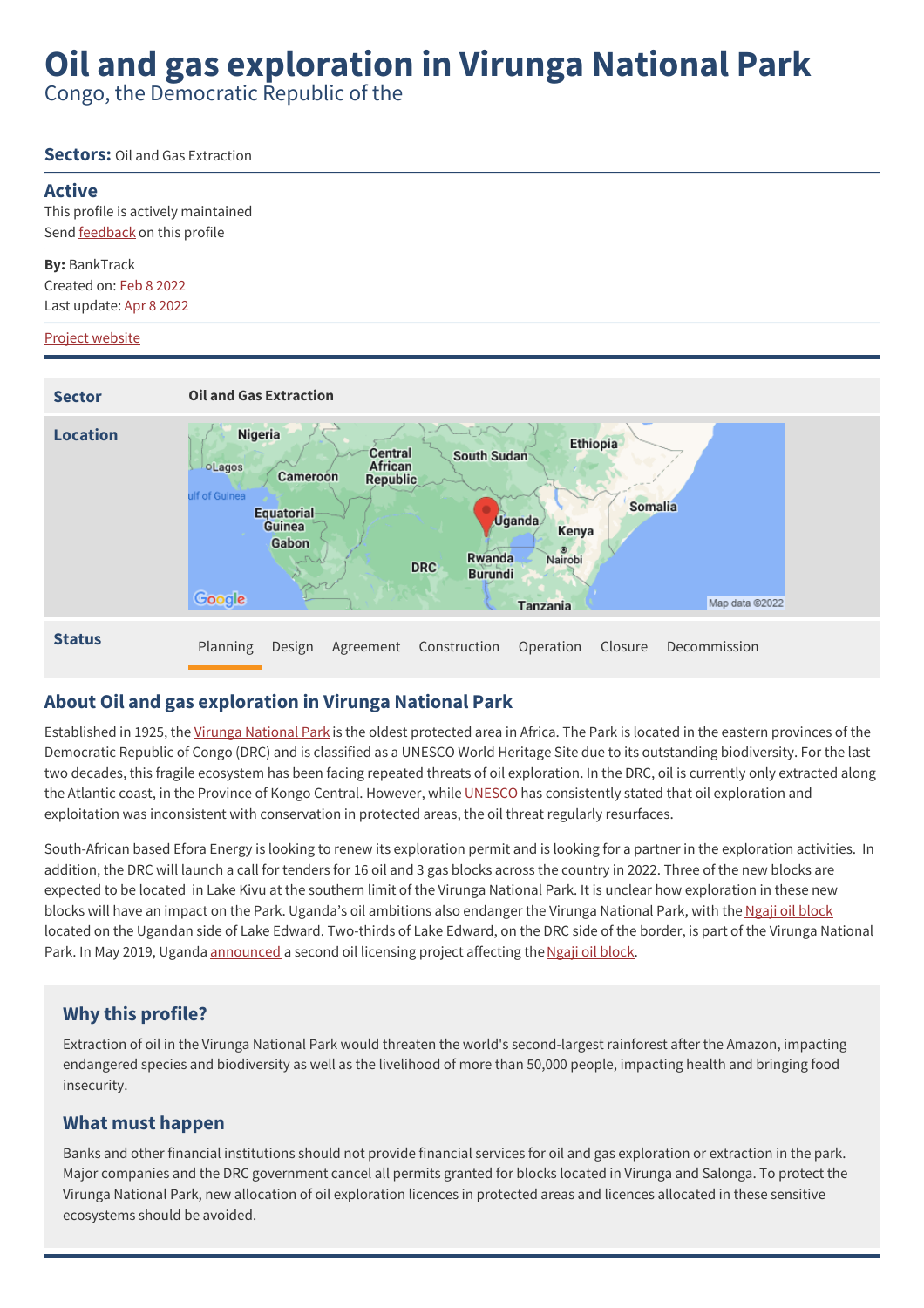## **Impacts**

### **Social and human rights impacts**

**Socio-economic impacts:** Oil exploration and extraction in the Virunga National Park come with high risks. The fishermen of Lake Edward [urged](https://desknature.com/rdc-les-pecheurs-individuels-du-lac-edouard-appellent-le-gouvernement-a-renoncer-a-toute-initiative-visant-lexploitation-du-petrole-dans-le-pnvi/) president Tshisekedi to prohibit oil extraction as any hydrocarbon pollution would seriously compromise the health and food security of the 50,000 families that rely on the lake's fishing resources. Water contamination would also negatively affect the Semliki River located upstream of the river basin. The development of oil infrastructures also conflicts with tourism activities and would impact the associated [revenues](https://www.radiookapi.net/2021/03/03/actualite/societe/rdc-le-parc-national-des-virunga-genere-plus-de-81-millions-usd-en-2020?fbclid=IwAR0Yu-Qtnpjcj_ZmCu1HCZIJnGReP6C20S-uPHIS_Om-m1AxSAP8LJnG67g/).

**Insecurity and conflicts:** Eastern DRC has been torn by violence for years and crisis experts fear that oil exploration could exacerbate [insecurity](https://www.crisisgroup.org/africa/central-africa/democratic-republic-congo/black-gold-congo-threat-stability-or-development-opportunity). Research has shown that the Virunga National Park was asource of [conflict](https://www.kpsrl.org/sites/default/files/2020-12/Virunga%20Report.pdf) before the finding of oil. Those were related to lack of participatory processes in the management of the park, land demarcation and access to natural resources between others. The establishment of oil extraction would even further increase the already existing tension as the proportion of available land would be reduced.

**Rangers at high risk:** Together with environmental defenders, rangers are also in charge of protecting the park animals and biodiversity. Rodrigue Katembo was a ranger at the Virunga National Park when he was targeted by the Congolese authorities. He was arrested and imprisoned in Kinshasa because he advocated for the [protection](https://www.sierraclub.org/sierra/what-its-be-environmental-defender-congo) of the parkagainst Soco International. In [another](https://www.synchronicityearth.org/violence-increasing-towards-environmental-human-rights-defenders/) case, Emmanuel de Merode, at the time Chief Warden of the Virunga National Park, was shot and survived an ambush travelling to the national park headquarters.

### **Environmental and climate impacts**

**Biodiversity:** The Virunga National Park spreads over 790,000 hectares and comprises various ecosystems including a tropical forest, the northern Rwenzori Mountains, and several volcanoes. The Park is [home](https://afrikavuka.org/keeping-up-the-fight-for-a-fossil-free-virunga/) to unique flora and fauna including okapis, large colonies of hippos and around two hundred critically endangered [mountain](https://www.worldwildlife.org/species/mountain-gorilla) gorillas. The National Park has been on the list of World Heritage in danger since 1979 and exploration is expected to cause adverse impacts to wildlife and biodiversity. Oil exploration opponents also fear that drilling could affect [volcanic](https://www.wwf.fr/sites/default/files/doc-2017-09/1307_rapport_valeur_economique_du_parc_national_des_virunga.pdf) activity. Under [Congolese](https://wwf.panda.org/discover/knowledge_hub/where_we_work/congo_basin_forests/oil_extraction/virunga_under_threat/) law extraction of oil is illegal and therefore prohibited in protected areas. However, in 2018, the Congolese Minister of hydrocarbons disclosed that they are considering [declassifying](https://www.bbc.com/news/world-africa-44662326) around 1720.75 square kilometers of the Virunga Park (representing 21.5% of its total surface) to allow oil exploration in protected areas.

**Climate impacts:** The Park is located at the eastern end of the Congo Basin, the world's second-largest rainforest after the Amazon. New oil projects are not only out of line with the [International](https://www.climatelinks.org/blog/counting-carbon-congo-basin) Energy Agency's 2050 net-zero [roadmap](https://www.iea.org/news/pathway-to-critical-and-formidable-goal-of-net-zero-emissions-by-2050-is-narrow-but-brings-huge-benefits) but also put this critical carbon storage ecosystem at risk.

### **Other impacts**

**Corruption and conflict of interest:** SOCO's [activities](https://www.globalwitness.org/en/campaigns/democratic-republic-congo/soco-virunga-chronology-accusations-denials-and-falsities/) have been linked t[ocorruption](https://cdn2.globalwitness.org/archive/files/drillers_in_the_mist.pdf) allegations and [human](https://www.hrw.org/news/2014/06/04/dr-congo-investigate-attacks-oil-project-critics) rights abuses against oil projects [opponents](https://www.bbc.com/news/world-africa-33079911).

### **Governance**

**Applicable norms and standards**

**Principles for [Responsible](http://www.unepfi.org/banking/bankingprinciples/) Banking (PRB)**

**The Paris [Agreement](https://unfccc.int/process-and-meetings/the-paris-agreement/the-paris-agreement)**

## **Brief history**

In 2007 and 2010, the Congolese government granted licences to SOCO International [\(Block](https://savevirunga.com/mapping-oil-threat/block-iii-last-update/) V) and Total (Block III) to search for oil, without restrictions regarding the sanctuary. After intense [mobilisations](https://www.jeuneafrique.com/depeches/29373/politique/wwf-saisit-locde-sur-les-risques-encourus-dans-le-parc-des-virunga/), Total and SOCO successively gave up their drilling projects within the Park's borders in May [2013](https://wwf.panda.org/wwf_news/?208901/Total-to-keep-out-of-Virunga-World-Heritage-Site) and June [2014](https://www.jeuneafrique.com/52354/politique/rdc-soco-va-mettre-un-terme-l-exploration-p-troli-re-dans-le-parc-des-virunga/).

In November 2015, the Congolese government [confirmed](https://www.voaafrique.com/a/rdc-il-y-a-du-petrole-sous-les-virunga-selon-des-tests-effectues-par-kinshasa/3044183.html) the presence of oil in the National Park and [expressed](https://www.bbc.com/news/world-africa-31876577) its interest in